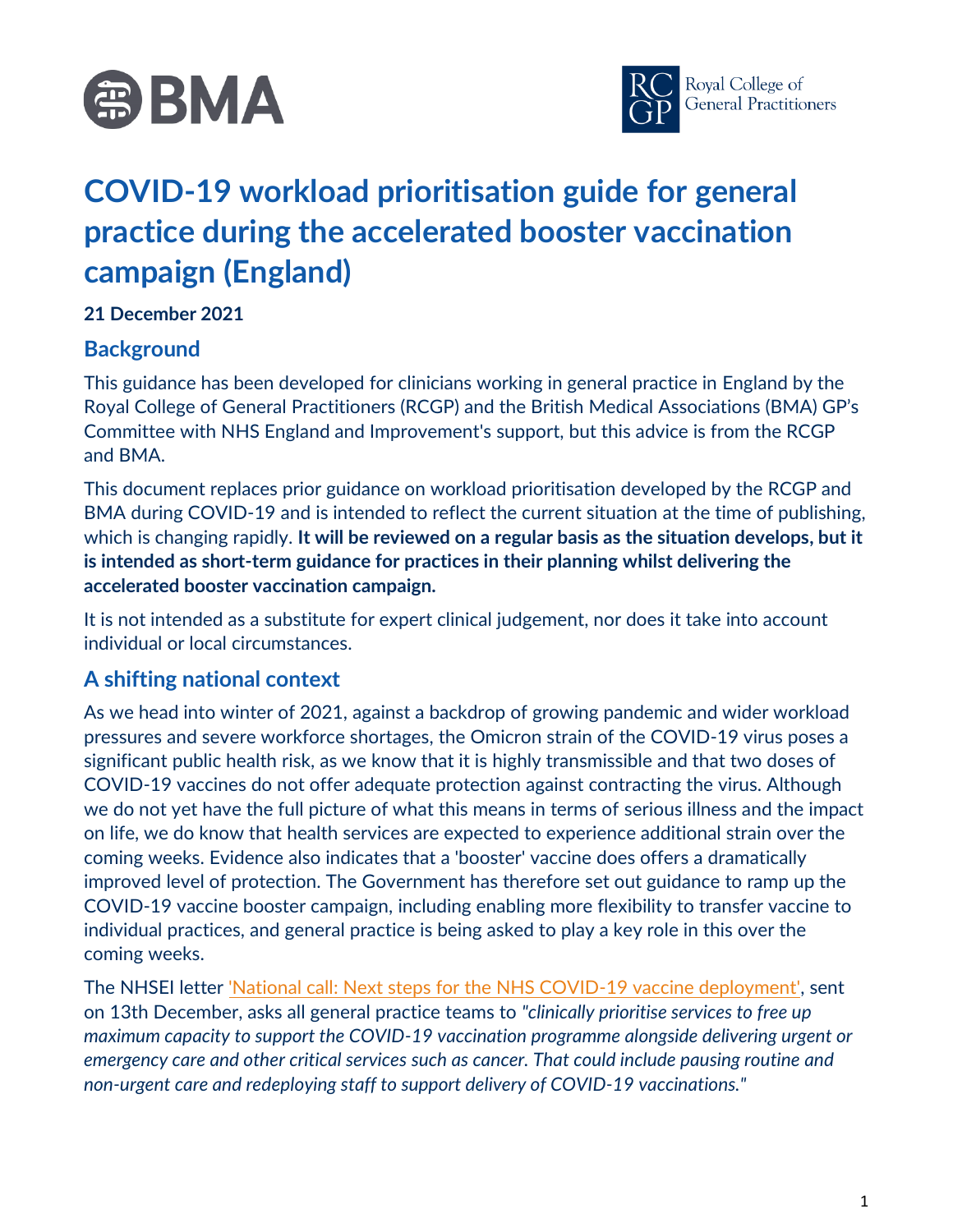



## **A flexible response**

It is important to recognise that pressures directly linked to Omicron are not being uniformly felt across regions or systems. In addition to this, dependent on a variety of factors including state of acute and social care, there is no single 'one size fits all' blueprint for how practices should operate or what measures should be taken to manage daily workload. It is evident that the NHS as a whole is currently under significant strain and unprecedented pressures. We also know that patients who do not seek care for long-term conditions or newly developed potentially serious symptoms can place themselves at a level of risk which, for some, is as significant or higher than the risk from COVID-19.

GPs and their teams will need to make difficult decisions and must be enabled by local and national commissioners through additional support and capacity to continue providing timely care that best serves the needs of their patient population. GPs and their teams are focused on delivering care in a way that adds most clinical value and keeps patients, clinicians and staff as safe as possible from the risk of contracting COVID-19.

The sustainability of the workforce is also an important factor to consider. It is essential that the workforce does not become burnt out and therefore unable to deliver care over the coming months.

### **General practice is open for essential care**

Most importantly, whatever steps we take to manage workload, we must reassure the public that general practice remains open and that patients will be seen face to face where it is clinically appropriate. We must continue to encourage patients with potentially serious symptoms to contact their surgery to enable an assessment. Where a face-to-face consultation is required, appropriate personal protective equipment should be worn in line with current government and IPC guidance.

### **Workforce capacity**

The most significant limiting factor in terms of managing workload is the lack of workforce in general practice. Significant efforts are also needed across the system to expand the nonregistered workforce to help to deliver the COVID-19 booster vaccination programme, whilst securing additional capacity in general practice. The current levels of demand in general practice require systems to offer as much support and additional workforce capacity as possible directly to general practice to manage. We recognise that practices may face increased levels of sickness absence over this period, and RCGP has developed some separate guidance to support practices with business continuity, <u>found here</u>.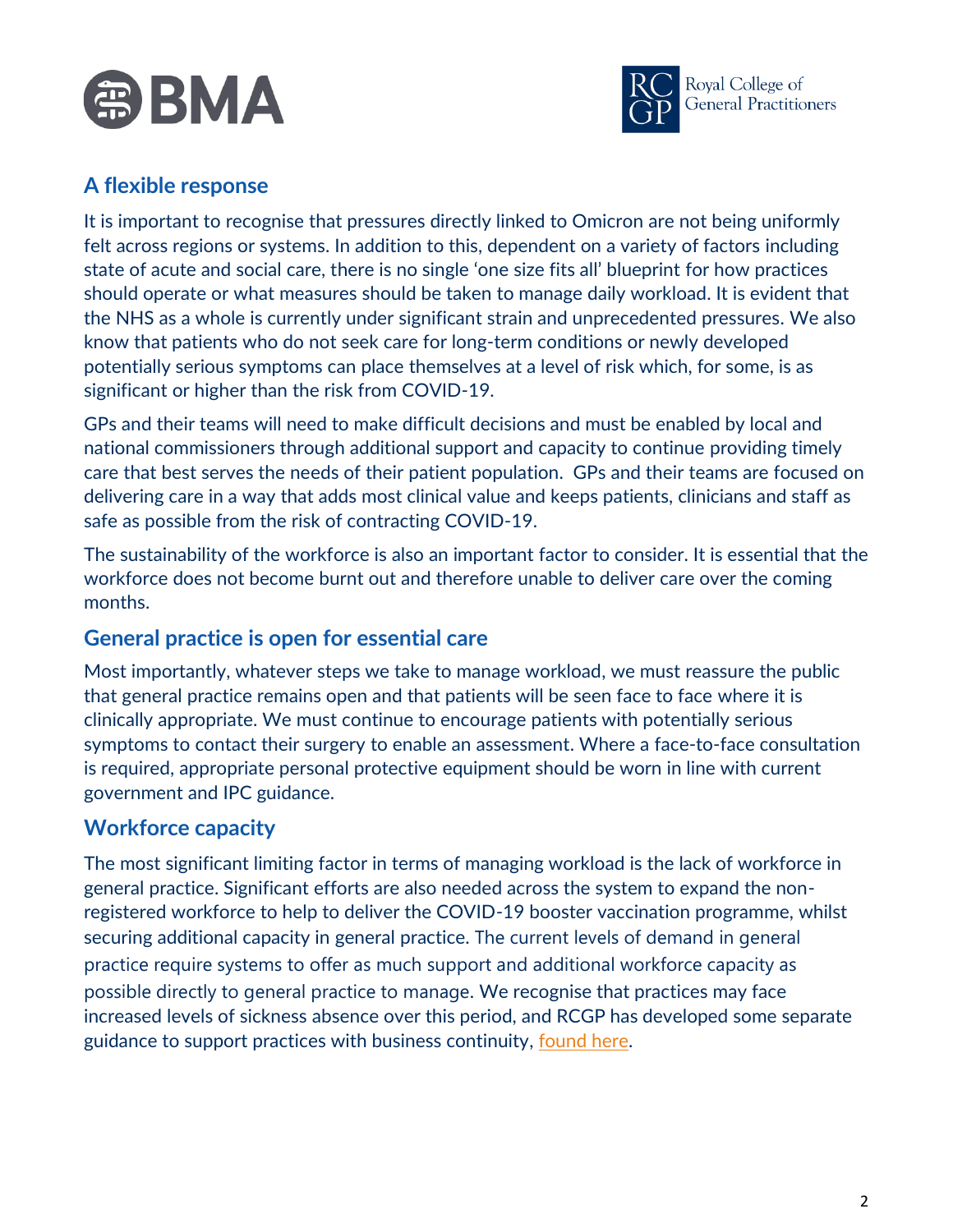



# **A guide to support workload prioritisation**

While we appreciate there have been requests for a definitive list of activities which can be postponed, we recognise that this is not possible. Individual practice population demographics, including availability of workforce and individual patient factors, significantly impact clinical decisions in different areas. This is set against a backdrop of ongoing pandemic pressures. However, drawing on earlier iterations of RCGP BMA prioritisation guidance, we have set out below some areas which could be considered for pause / delay, as well as a high-level list of key priorities that should continue wherever possible during the delivery of the accelerated booster campaign. Final decisions about what to stop or delay should take place locally in consultation with LMCs and in partnership with CCGs, but ultimately it is for practices to determine how they best meet the needs of their patients. Health inequalities of course remain a key priority for services, and the [Core20Plus5 tool](https://www.england.nhs.uk/about/equality/equality-hub/core20plus5/) is available to support practices in their activity.

These priorities sit alongside delivery of the NHS COVID-19 booster campaign, and necessary referrals to support the deployment of COVID-19 treatment for highest risk non-hospitalised patients. The list below is in no particular order.

| <b>Area of activity</b>                                                                | <b>Notes</b>                                                                                                                                                                                                          |
|----------------------------------------------------------------------------------------|-----------------------------------------------------------------------------------------------------------------------------------------------------------------------------------------------------------------------|
| Acutely unwell adults and<br>children for urgent care                                  | Patients believing themselves to be unwell if requiring<br>medical attention following initial remote assessment<br>including immediately necessary patients;<br>Investigations for immediately necessary conditions. |
| Contraceptive services                                                                 |                                                                                                                                                                                                                       |
| Childhood immunisations,<br>postnatal checks and new baby<br>checks                    | Including newborn and infant physical examination<br>(NIPE) and newborn hearing screening (NHSP)                                                                                                                      |
| <b>Flu vaccinations</b>                                                                | Especially where these can be co-administered with<br><b>COVID-19 vaccinations.</b>                                                                                                                                   |
| Medication problems that<br>cannot be dealt by community<br>pharmacy or PCN pharmacist |                                                                                                                                                                                                                       |
| Cancer or suspected cancer                                                             | Symptoms consistent with new potential cancers or<br>ongoing cancer care that may require referral or<br>treatment;<br>Follow up of 2ww referrals.                                                                    |

#### **Current clinical priorities**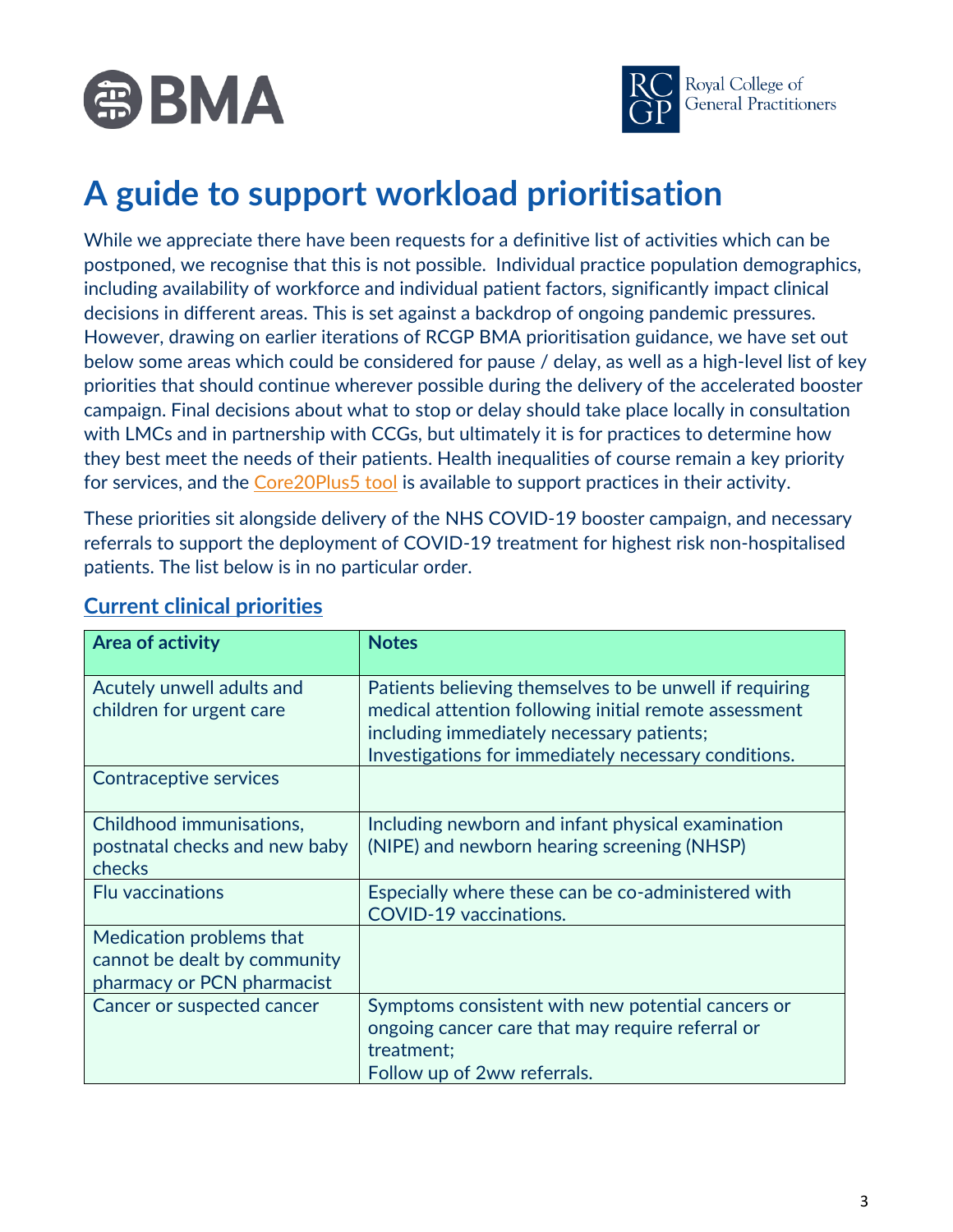



| Palliative care including    |                                                                                                                                                               |
|------------------------------|---------------------------------------------------------------------------------------------------------------------------------------------------------------|
| anticipatory care and end of |                                                                                                                                                               |
| life conversations           |                                                                                                                                                               |
| Wound management/dressings   | Whilst encouraging patients to self-care, providing<br>dressing where possible.                                                                               |
| Acute home visits to         | This should continue and be done following remote                                                                                                             |
| housebound/residential or    | triage, with appropriate PPE.                                                                                                                                 |
| nursing home patients        |                                                                                                                                                               |
| Long term conditions         | T2DM with HbA1c>75, recent DKA, disengaged;                                                                                                                   |
| management for those at      | uncontrolled hypertension; COPD with a hospitalisation                                                                                                        |
| higher risk                  | in last 12 months and/or 2 or more exacerbations in last                                                                                                      |
|                              | 12/12 requiring oral steroids/oral antibiotics, patients on                                                                                                   |
|                              | LTOT; Asthma with a hospitalisation in last 12 months,                                                                                                        |
|                              | ever been admitted to ICU, 2 or more severe                                                                                                                   |
|                              | exacerbations in last 12 months (needing oral steroids),                                                                                                      |
|                              | on biologics/maintenance oral steroids;                                                                                                                       |
|                              | Proactive care for frail, housebound and vulnerable                                                                                                           |
|                              | patients; Post discharge reviews.                                                                                                                             |
| Mental health care           | Mental health monitoring for patients with long term                                                                                                          |
|                              | mental health conditions/ severe mental Illness;                                                                                                              |
|                              | Significant mental health with concerns regarding suicide                                                                                                     |
|                              | or deliberate self-harm risk or currently unstable mental                                                                                                     |
|                              | health.                                                                                                                                                       |
| <b>Cervical smear tests</b>  | Providers should continue to offer cervical screening                                                                                                         |
|                              | sample, offering appointments to all women who are                                                                                                            |
|                              | eligible and due to be screened (this includes individuals                                                                                                    |
|                              | on both the early and normal call/recall intervals).                                                                                                          |
| Safeguarding                 | The role of primary care in safeguarding at this time is to                                                                                                   |
|                              | continue to recognise when children/adults/families are                                                                                                       |
|                              | struggling or potentially suffering abuse or neglect,                                                                                                         |
|                              | signpost to resources which can help, refer to other<br>agencies as available and appropriate, and support                                                    |
|                              | vulnerable patients were possible.                                                                                                                            |
| <b>Essential injections</b>  | For example, Prostap, aranesp, clopixol etc. when                                                                                                             |
|                              | normally given in general practice.                                                                                                                           |
|                              |                                                                                                                                                               |
|                              |                                                                                                                                                               |
|                              |                                                                                                                                                               |
|                              | for care homes and the homeless.                                                                                                                              |
| <b>Essential paperwork</b>   | Blood and test results review and filing;<br>Discharge letter review and medication reconciliation;<br>New patient registrations especially for new residents |